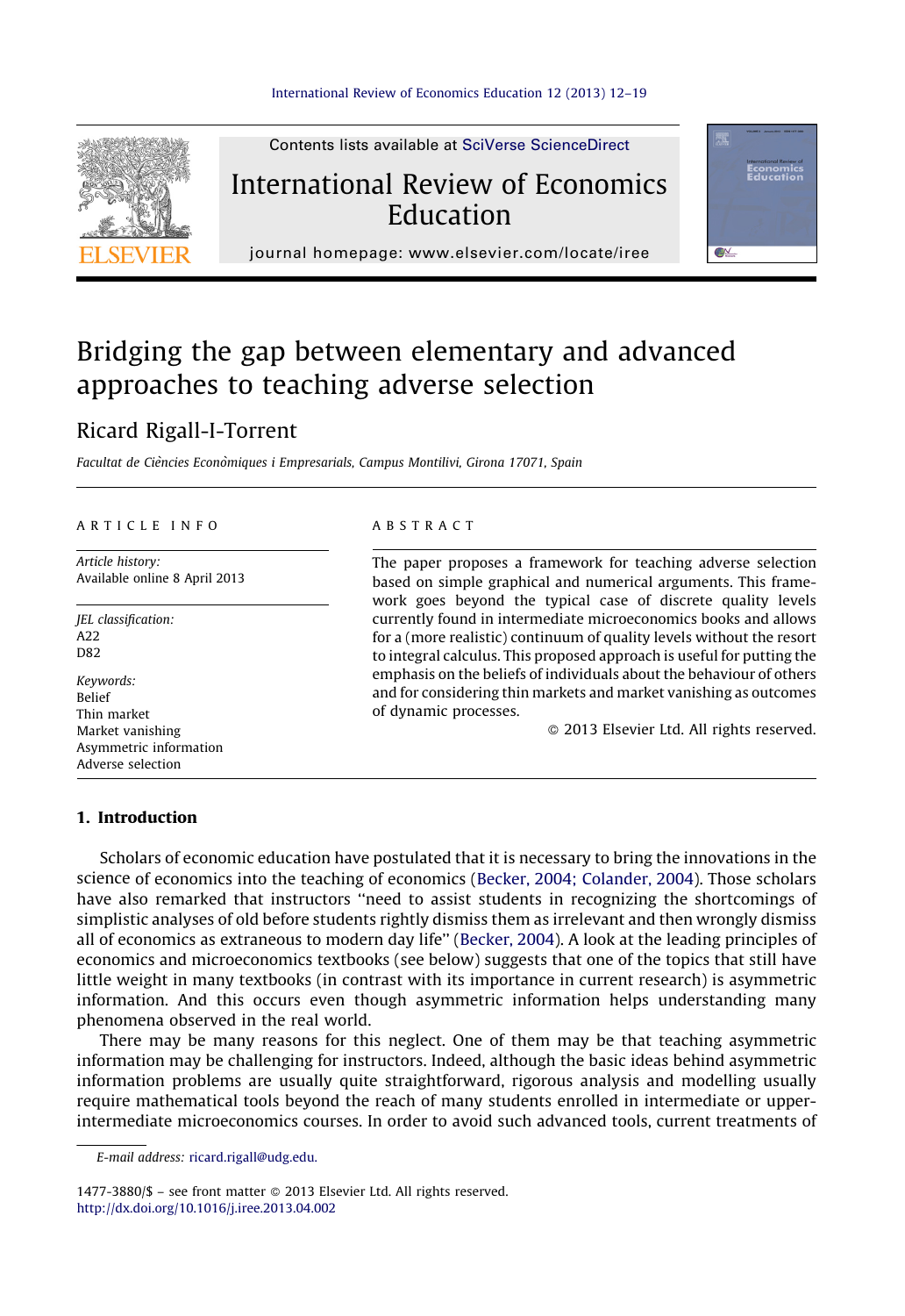asymmetric information usually rely on verbal and graphical arguments and examples drawn from the real life (see below). Another important challenge for instructors is that teaching asymmetric information involves taking into account strategic interactions between individuals. This is in contrast with perfect competition or monopoly, for instance, which carry much more weight in current principles of economics textbooks.

This paper presents a simple approach to introduce adverse selection at an intermediate or upperintermediate level. The approach proposed combines simple diagrams and numerical examples adapted from the models used in more advanced courses and current research. Thus, the approach allows for a continuum of quality levels (rather than the typical case of discrete quality levels currently found in intermediate microeconomics books) without the resort to integral calculus. This way to proceed is useful to introduce students to a systematic way of taking into account their own preferences and their beliefs about the actions of other individuals when making decisions. It is also relevant to stress the dynamic aspects of the outcomes of economic interaction. Besides, the approach may help accommodate different types of learners, such as visual learners and students who prefer numerical examples rather than more abstract introductions.

The paper is organized as follows. First, an outline of [Akerlof's](#page--1-0) (1970) lemons' market model provides the basis upon which the paper's approach is based. The second section presents a brief review of how principles of economics and intermediate microeconomics textbooks deal with asymmetric information in general and adverse selection in particular. The third section sets up the proposed framework for teaching adverse selection at an intermediate or upper-intermediate level. Finally, the last section presents some concluding comments.

#### 2. An advanced approach to adverse selection

As remarked above, an advanced presentation of the effects of asymmetric information on market outcomes requires a level of mathematics which is likely to be beyond the reach of average students. A presentation based on [Akerlof's](#page--1-0) (1970) classical paper on adverse selection may assume that the quality grade of a car (or any other second-hand good) is given by  $\upsilon$ . The utility (pay-off) of buyers and sellers can be assumed to be given by  $u_b = (3/2)\nu - p$  and  $u_s = p - \nu$ , respectively, where p is the market price of the car with quality  $v$ . When there is symmetric information, buyers and sellers know the value of v. Hence, a transaction will take place whenever  $u_b>0$  and  $u_s>0$ . That is, whenever  $p \in (v, (3/2)v)$ .

Assume now that there is asymmetric information. Now, sellers know the quality of the cars they sell but buyers only know that  $v$  is uniformly distributed over the interval [0,1]. Remember that the probability function of a continuous uniform distribution over the interval  $(a,b)$  is given by

$$
f(x) = \begin{cases} \frac{1}{b-a} & \text{for } a \le x \le b, \\ 0 & \text{for } x < a \text{ or } x > b, \end{cases}
$$

and that the expected value is given by

$$
E(x) = \int_{-\infty}^{+\infty} x f(x) dx = \int_{a}^{b} \frac{x}{b-a} dx = \frac{a+b}{2}.
$$

Thus, in this setting buyers know that, since sellers are aware of the quality of their cars, when the market price is p only those sellers who own cars of quality lower than the market price (that is, with  $v < p$ ) will bring their cars to the market. Hence, given that quality v is uniformly distributed in the interval [0,1], the expected quality of the cars on the market will be

$$
E(v) = \int_{-\infty}^{+\infty} v f(v) dv = \int_{0}^{p} \frac{v}{p-0} dx = \frac{p}{2}.
$$

Given this, the expected utility of a buyer purchasing a car is  $E(u_b) = (3/2)(p/2) - p = -(1/4)p$ , that is, there is no price for which  $E(u_b) > 0$ . Thus, nobody will want to buy a used car and the market for used cars will vanish completely.